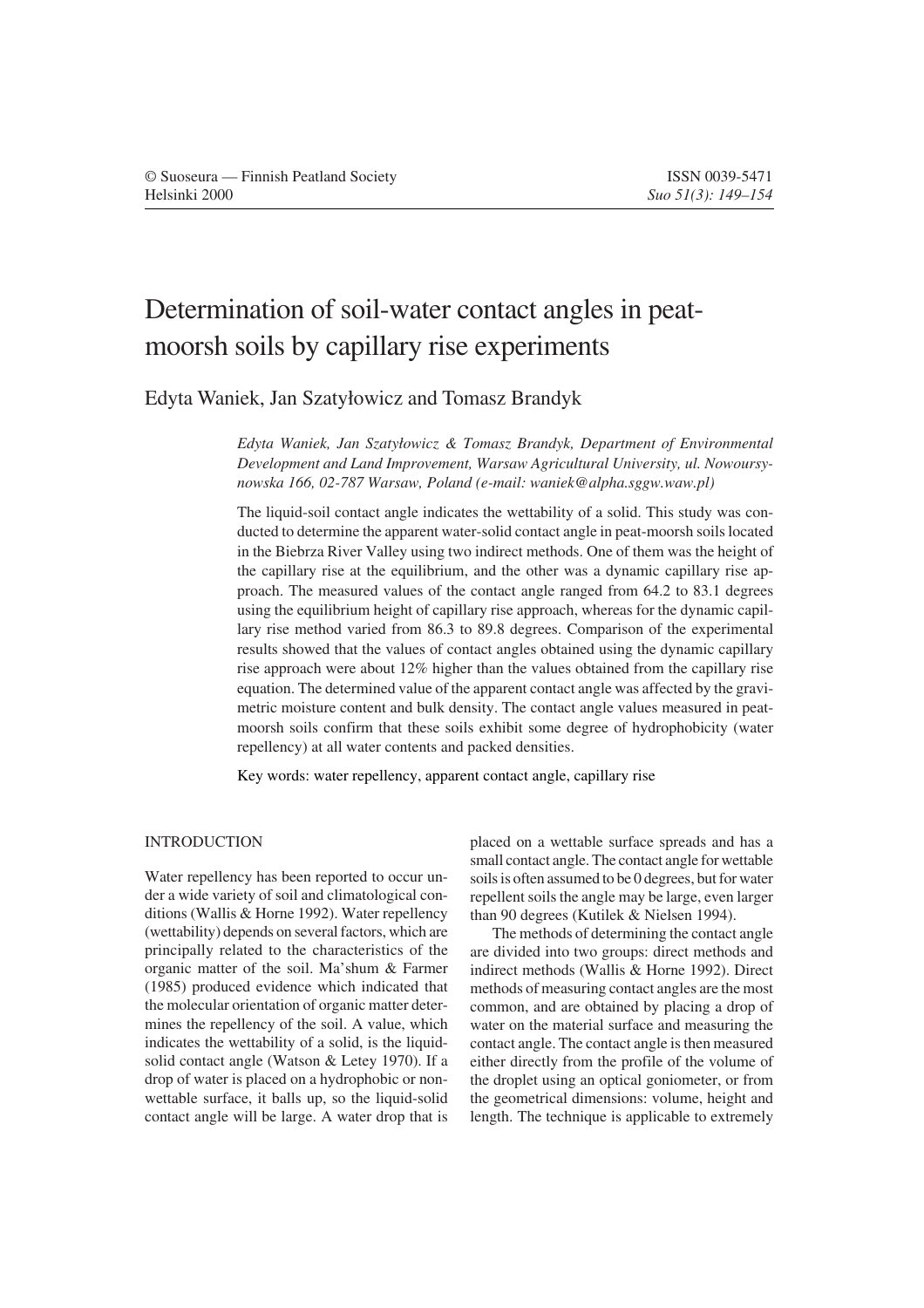#### 150 *Edyta Waniek et al.*

hydrophobic soils, because in less water-repellent soils the drop will penetrate making geometric measurements impossible. However, even in externally repellent soils, surface roughness and pore size distribution will affect the measured values. Indirect methods are based on the rate of water movement or the height of capillary rise, which are influenced by the liquid-solid contact angles. Equations have been developed, which relate the height of the capillary rise (Letey et al. 1962) or rate of water flow through soil (Emerson & Bond 1963, Hammond & Yuan 1969) to the contact angle. If values for all the variables in the equations describing water flow or capillary rise are known, except for the liquid-solid contact angle, the liquid-solid contact angle can be calculated by measuring the rate of water flow or height of capillary rise. A contact angle measured by this means would therefore be an apparent contact angle.

The contact angle in organic soils was measured using direct methods (Valat et al. 1991, Lambert & Vanderdeelen 1996, Holden 1998). However, there is no evidence of values of the contact angle measured by indirect methods. The primary purpose of this paper is to apply indirect methods of measuring the water-solid contact angle in peatmoorsh soils. The secondary objectives are to compare two indirect methods. The first one was proposed by Letey et al. (1962) and assumes the measurement of the liquid-solid contact angle by the height of the capillary rise at equilibrium. The second method uses a dynamic capillary rise approach as developed by Malik et al. (1984).

### MATERIALS AND METHODS

The soil-water contact angle was determined for 19 samples representing four different peatmoorsh soil profiles located in the Biebrza River Valley. These soils were formed as a result of drainage and intensive use of peatlands, which caused the moorshing process (Okruszko 1976). Moorshing of organic soils comprises biological, chemical and physical changes caused by a decrease in the water content and, consequently, by increased content of air in the soil. These processes lead to the formation in the top layers of a new material called moorsh. The basic feature

differentiating the moorsh level from the parent layer is the structure of the soil formation: in the moorsh it is usually grainy; in the parent formation it ranges from fibrous to amorphous, depending on the degree of humification of plant remains. The soil-water contact angle values were determined from capillary rise experiments. Soils were air dried and passed through a 2 mm sieve. The capillary rise experiments were conducted in vertical glass tubes (2.5 cm in diameter and 30 cm long). The soils were packed to constant bulk density in the tubes, which were then placed on a ringstand and clamped into a vertical position in contact with either water or ethanol. Different bulk density and different values of initial moisture content of the peat soils in the columns were used in the experimental procedure. For such soil columns the height of the capillary rise was measured for a short period (1 hour) and a long period (more than 120 hours).

For long-term experiments the soil-water contact angle was determined using a method proposed by Letey et al. (1962). This method utilises the capillary rise equation:

$$
h = \frac{2\sigma \cos \alpha}{\rho gr} \tag{1}
$$

where h = height of liquid capillary rise (m),  $\sigma$  = surface tension of liquid ( $N$  m<sup>-1</sup>),  $\rho$  = density of liquid (kg m<sup>-3</sup>),  $\alpha$  = soil liquid contact angle(<sup>o</sup>), g  $=$  gravitational acceleration (m s<sup>-2</sup>), r = effective pore radius (m).

In this method, ethanol was used as a reference liquid (which is assumed to wet all soils readily at a 0° wetting angle) to calculate the effective pore radius (r). The process was than repeated with water to determine the apparent contact angle  $(\alpha)$ . This method assumes constant pore geometry in the soil-filled tubes and equilibrium of the capillary rise.

For short-term capillary rise experiments the contact angle was obtained by applying the equation proposed by Malik et al. (1984), which has the following form:

$$
t = \frac{1}{K^2} \left[ -KZ - Aln \left( 1 - \frac{K}{A} Z \right) \right]
$$
 (2)

where parameters K and A are calculated from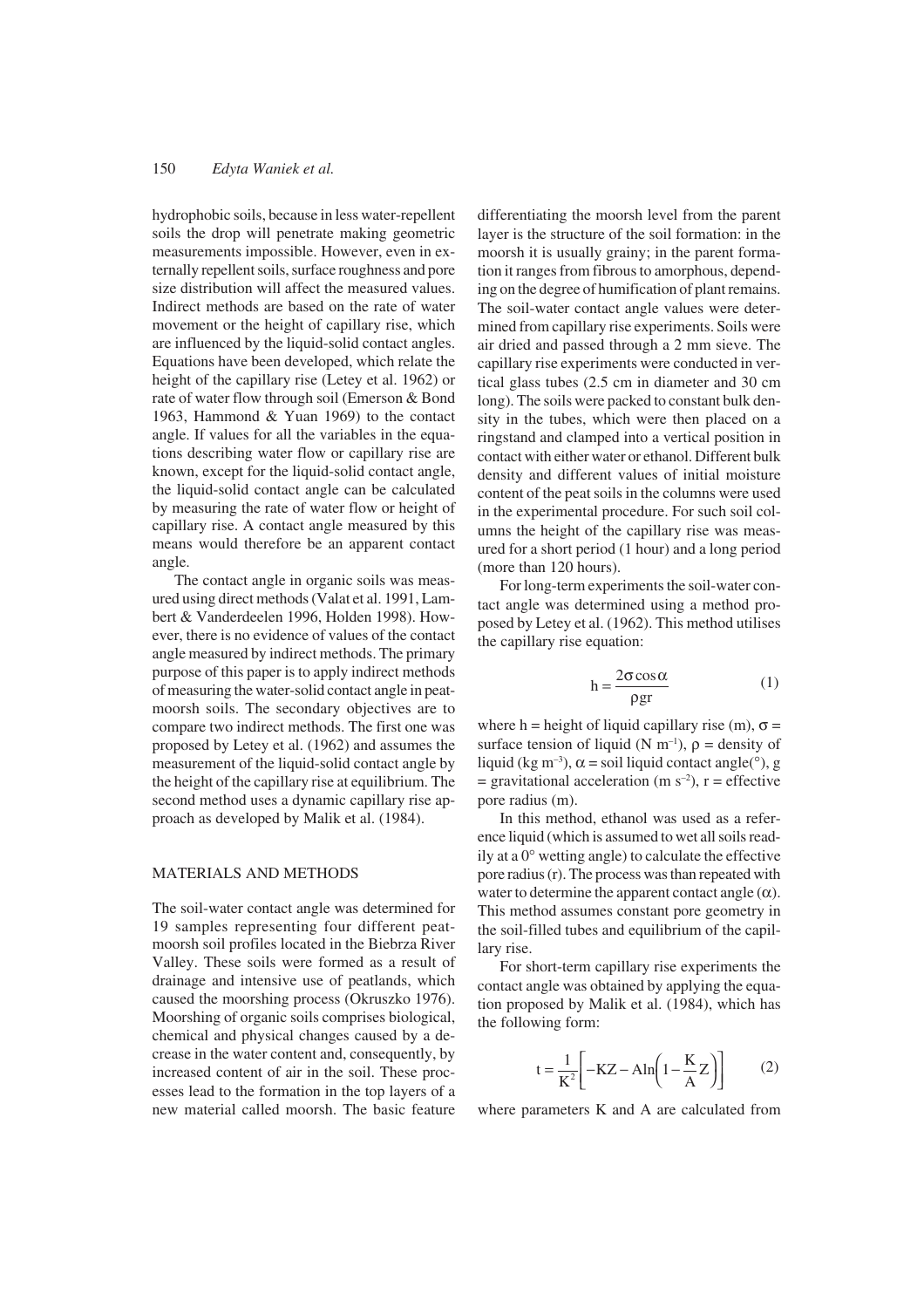

Fig. 1. Rate of capillary rise as a function of time for peatmoorsh soil (a) and values of contact angle (b) determined according to Letey et al. (1962) method.

the following formulae:

$$
K = \frac{\rho g r^2}{G \eta}
$$
 (3)

$$
A = \frac{2 \sigma r \cos \alpha}{G \eta} = \frac{\lambda^2}{2}
$$
 (4)

In the equations (2–4) the used symbols are defined as follows:  $t = time(s)$ ,  $Z = height of cap$ illary rise  $(m)$ ,  $K =$  weighted mean hydraulic conductivity of the transmission zone (m  $s^{-1}$ ), A = parameter  $(m^2 s^{-1})$ ,  $\eta$  = viscosity of water (N s m<sup>-2</sup>), G = the pore shape factor (–),  $\lambda$  = the penetration coefficient (m s<sup>-1/2</sup>),  $\rho$ , g,  $\sigma$ ,  $\alpha$ , r = as defined in equation (1).

The penetration coefficient  $(\lambda)$  represents the advance of the visible wetting front on the horizontal axis per square root of time. Parameter K may be thought of as the hydraulic conductivity

of a capillary tube that has an equivalent behaviour to that of the considered porous medium. The shape factor (G) for circular capillaries of the uniform diameter has a theoretical value equal to 8 (Childs 1969). Analogous to a capillary tube, the value of the shape factor in a porous medium must be divided by water-filled porosity (Malik et al. 1984).

The values of the parameters A and K were determined by fitting the equation (2) to the experimental data. The fitting was done using the Marquardt algorithm with the STATGRAPHICS program (STSC 1996). Then the values of the soilwater contact angle were calculated from the definition of A.

In the calculations of the contact angle the following parameter values were assumed: surface tension of water and ethanol equal to 0.0727 N  $m^{-1}$  and 0.0230 N m<sup>-1</sup>, respectively; density of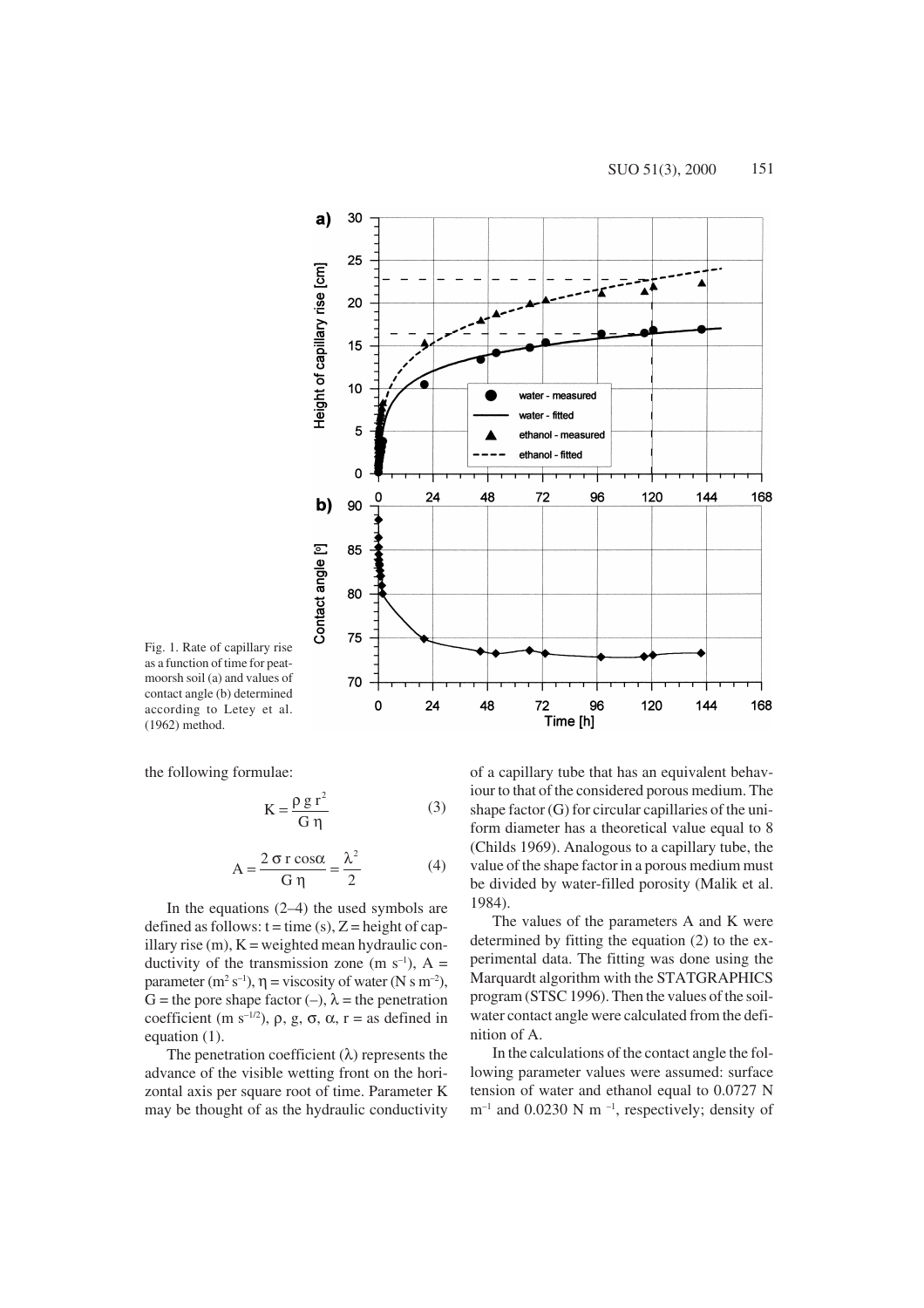

Fig 2. Relationship between contact angle, bulk density and gravimetric moisture content.

water and ethanol equal to 998.203 kg m<sup>-3</sup> and 789.5 kg m–3 , respectively. Gravitational acceleration is equal to  $9.81 \text{ m s}^{-2}$  and viscosity of water was assumed as equal to  $0.00096$  N s m<sup>-2</sup>.

### RESULTS AND DISCUSSION

The example of the measured rate of capillary rise of water and ethanol during a long-term experiment, and the calculated contact angle values using the Letey et al. (1962) method, are presented in Fig. 1. From this figure it can be seen that calculated contact angle values differ depending on the time at which equilibrium is assumed. Large differences occur during the first 24 hours of the experiments and then the value of the contact angle is nearly constant. Based on the curve in Fig. 1b, the equilibrium height of the capillary rise occurred after 120 hours. The choice of this time was somewhat arbitrary, however, as it was noted that movement of liquid after 120 hours was negligible.

The results of contact angle measurements using the equilibrium height of the capillary rise method, together with physical properties of the soils, are presented in Table 1. The soil-water contact angles determined with the Latey et al. (1962) method varied from 64.2 to 83.1 with the average value equal to 72.5 degree for the 19 soils studied. There were only minor differences in the contact angle values between considered soil kinds. The contact angle values measured in peat-moorsh soils confirm that these soils exhibit some degree of hydrophobicity at all water contents and packed densities.

The values measured here of the wetting angle are in fact apparent contact angles, which cannot be related directly to the contact angle at the liquid-solid interface. According to Philip (1971) the apparent contact angle is determined not only by the true liquid-solid contact angle, but also by properties of the internal geometry of the medium. As a result, the measured values of the bulk density and initial moisture content of the soils were included in the multiple regression analysis as parameters influencing porous medium geometry.

|  |  | Table1. Physical properties and measured contact angles for moorsh and peat layers. |  |
|--|--|-------------------------------------------------------------------------------------|--|
|  |  |                                                                                     |  |

| Soil                | Number of<br>samples | Moisture content<br>$(g g^{-1})$ | Bulk density<br>$(g \text{ cm}^{-3})$ | Contact angle $(°)$   |                   |
|---------------------|----------------------|----------------------------------|---------------------------------------|-----------------------|-------------------|
|                     |                      |                                  |                                       | equilibrium<br>method | dynamic<br>method |
| Moorsh (turf layer) | 6                    | 1.080                            | 0.338                                 | 72.8                  | 88.2              |
|                     |                      | $(0.503 - 1.638)^*$              | $(0.202 - 0.603)$                     | $(66.2 - 78.1)$       | $(87.0 - 89.5)$   |
| Moorsh              |                      | 1.189                            | 0.296                                 | 72.7                  | 88.2              |
|                     |                      | $(0.814 - 1.506)$                | $(0.228 - 0.408)$                     | $(67.8 - 83.1)$       | $(86.3 - 89.8)$   |
| Reed peat           | $\overline{4}$       | 1.495                            | 0.220                                 | 71.1                  | 87.6              |
|                     |                      | $(0.730 - 2.296)$                | $(0.129 - 0.338)$                     | $(64.2 - 78.9)$       | $(86.6 - 88.0)$   |
| Alder peat          | $\overline{c}$       | 0.873                            | 0.371                                 | 74.1                  | 88.8              |
|                     |                      | $(0.158 - 1.588)$                | $(0.212 - 0.530)$                     | $(67.9 - 80.4)$       | $(88.2 - 89.4)$   |

\* = minimum and maximum values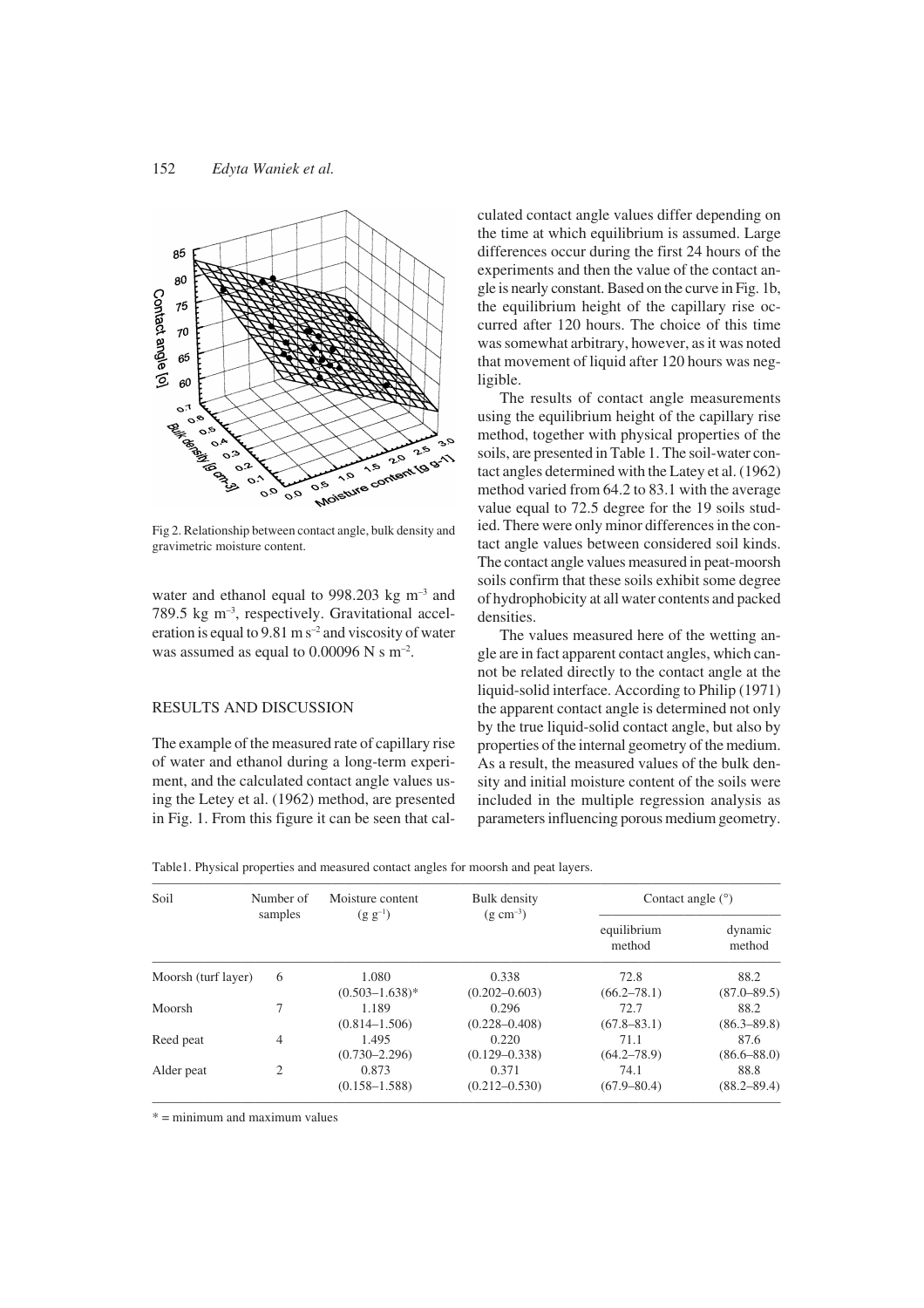

Fig. 3. Measured and fitted (according to Malik et al. 1984 equation) values of height of water capillary rise for two cases  $(a = the best)$ fitting case,  $b =$  the worst fitting case).

As a result of performed multiple regression analysis the following equation was determined:

$$
\alpha = 75.38 + 11.13\rho - 5.23\theta \quad R^2 = 0.457 \tag{5}
$$

where  $\alpha$  = contact angle (°),  $\rho$  = bulk density (g cm<sup>-3</sup>),  $\theta$  = gravimetric moisture content (g g<sup>-1</sup>),  $R =$  coefficient of correlation  $(-)$ .

The obtained value of the R-squared statistic indicated that the fitted model explains 45.7% of the variability in the wetting angle. Performed analysis of the t-statistics showed that bulk density and initial moisture content in equation (5) are statistically significant variables at probability levels of 0.75 and 0.96, respectively.

Measured and predicted with equation (5) values of the contact angle are presented in Fig. 2. It was seen that an increase in the soil bulk density caused an increase in the contact angle, whereas a decrease in the soil moisture content values resulted in increasing contact angle.

The observed values of the height of water capillary rise versus time, measured during short term experiments, were used to calculate contact angle values according to the dynamic capillary rise method proposed by Malik et al. (1984). The measured and fitted relationships between the height of the capillary rise and the time for the two cases are shown in Fig. 3. The values of coefficient of determination  $(R^2)$  for the best fitting case (a) is 99.65% and for the worst fitting case (b) is 80.27%. The close match between the measured and predicted values of the height of the capillary rise verifies the validity of equation (2) and

provides some basis for application of the dynamic capillary rise approach to these soils for determination of contact angle values. The soil-water contact angles determined with the Malik et al. (1984) method varied from 86.3 to 89.8 with the average value equal to 88.1 degrees for the 19 soils studied (Table 1).

The comparison of data representing contact angle values, determined according to the Letey et al. (1962) method with contact angle values determined according to the Malik et al. (1984) method, is presented in Fig. 4. Comparison of the experimental results showed that the values of the contact angles obtained using the dynamic capillary rise approach were about 12% higher than the values obtained from the equilibrium capillary rise method. This difference can be explained by the fact that the final soil-water contact angle is measured in the equilibrium height of the capillary rise technique; this is in contrast to the dynamic capillary rise method in which the contact angle is determined for the early stage of capillary rise.

#### **CONCLUSIONS**

The following conclusions can be drawn:

— the soil-water contact angle in peat-moorsh soils from the Biebrza River Valley, with equilibrium height of the capillary rise method, varied from 64.2 to 83.1 degrees with the average value equal to 72.5 degree. However,